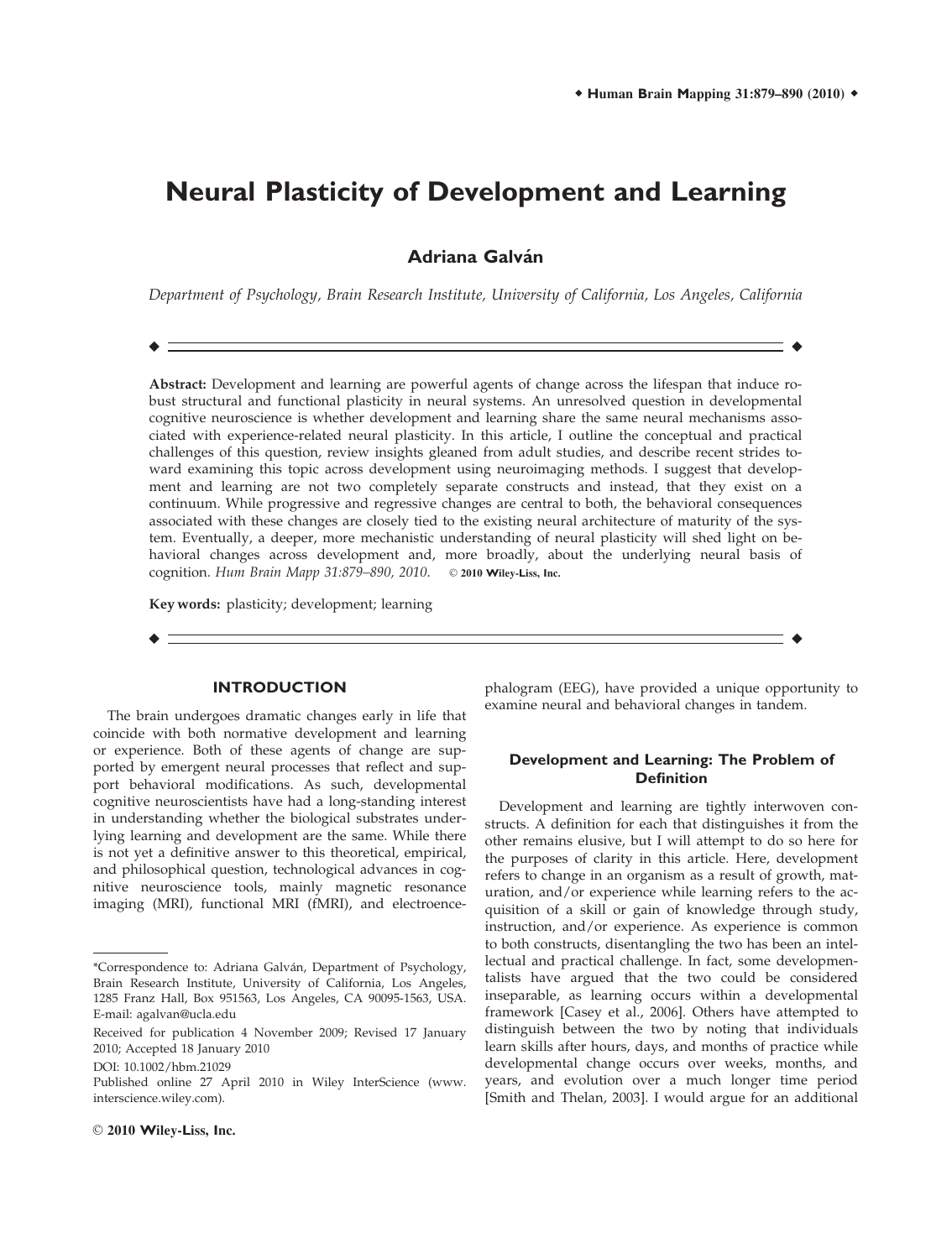

#### **Figure 1.**

This working model illustrates that development and learning exist on a continuum, as each independently and simultaneously influence neural plasticity. While development is largely guided by experience-expectant mechanisms, it also receives input from experience-dependent mechanisms. Similarly, learning is mostly guided by experience-dependent mechanisms, but also receives experience-expectant input  $(72 \times 72 \text{ DPI})$ .

conceptualization of the two that development and learning exist on a continuum, with each endpoint receiving inputs from experience-expectant and experience-dependent processes (see Fig. 1 for a working model of this idea). In this view, while both development and learning are mechanisms that induce neural and behavioral plasticity, development is an emergent phenotype largely influenced by experience-expectant mechanisms while learning receives greater experience-dependent influence. As defined by Greenough et al. [1987], experience-expectant mechanisms utilize environmental information that has been common to all members of a species across evolutionary history. That is, the neural system comes to "expect" an experience under normal development, such as seeing contrast borders or receiving language input, to shape sensory and motor neural systems. Experience-dependent mechanisms, in contrast, are sensitive to the specific inputs the individual experiences. While experienceexpectant mechanisms share common developmental time points across individuals (e.g. visual experience is expected at roughly the same developmental time point, shortly after birth), experience-dependent mechanisms are more fluid in timing, as unique experiences and learning opportunities differ in developmental timing among individuals. As such, plasticity that emerges from typical development represents neural change that is following the phylogenetic norm; in contrast, plasticity that emerges following learning represents neural changes associated with experience that is specific to the individual. Although one or the other mechanism may have greater influence on the organism at different points in life, that organism is ultimately the product of its developmental and experiential

environment, both of which are shaped by experience-expectant and experience-dependent mechanisms of change. Language learning is a classic example of the shift from plasticity based on experience-expectant mechanisms to plasticity shaped by experience-dependent mechanisms [Doupe and Kuhl, 2008]. Kuhl et al. have demonstrated this phenomenon in a plethora of experiments. They have shown that young infants can discriminate phonetic speech sounds from all languages [Eimas et al., 1976; Kuhl and Meltzoff, 1982]. However, with exposure to language, the infant eventually loses this ability while simultaneously becoming increasingly proficient at their native language [Kuhl et al., 1997]. Their data elegantly show how biological predispositions (experience-expectant development) are subsequently modified by experience (experience-dependent learning).

The notion that development and learning are complementary processes is not new. Karmiloff-Smith [1994] introduced the idea that together, they involve the gradual process of making behaviors more habitual while simultaneously, increasing explicit accessibility (as when learning a new task or skill). Another reason to believe that these constructs are not entirely separable, but rather that neural mechanisms are shared between the two, is that evolution tends to modify and borrow from existing systems, as opposed to creating entirely new ones to serve a similar purpose [Greenough et al., 1987]. As Karmiloff-Smith has argued, ''A specifically human way to gain knowledge is for the mind to exploit internally the information that it has already stored, by redescribing its representations or, more precisely, by iteratively rerepresenting in different representational formats what its internal representations represent'' [Karmiloff-Smith, 1994]. What will of course differ between the immature and adult system are the internal representations already available to them when new experiences are introduced into the system; the mature system will have a broader repertoire of previous experience. For instance, an axon that is growing toward a target has a very different landscape to navigate in the infant than in the adult brain. In this review, the terms learning and development are not used interchangeably but their linked effects on the developing system are implicitly acknowledged and appreciated.

#### **Neural Plasticity**

Neural plasticity is one of the most fascinating and challenging questions in neuroscience. Almost five decades ago, Hebb established a theoretical framework describing the phenomenon that the brain adapts to its environment based on experience and development [Hebb, 1949]. According to the theories of neuroplasticity, thinking and learning change both the brain's physical structure and functional organization. Basic mechanisms that are involved in plasticity include neurogenesis, programmed cell death, and activity-dependent synaptic plasticity.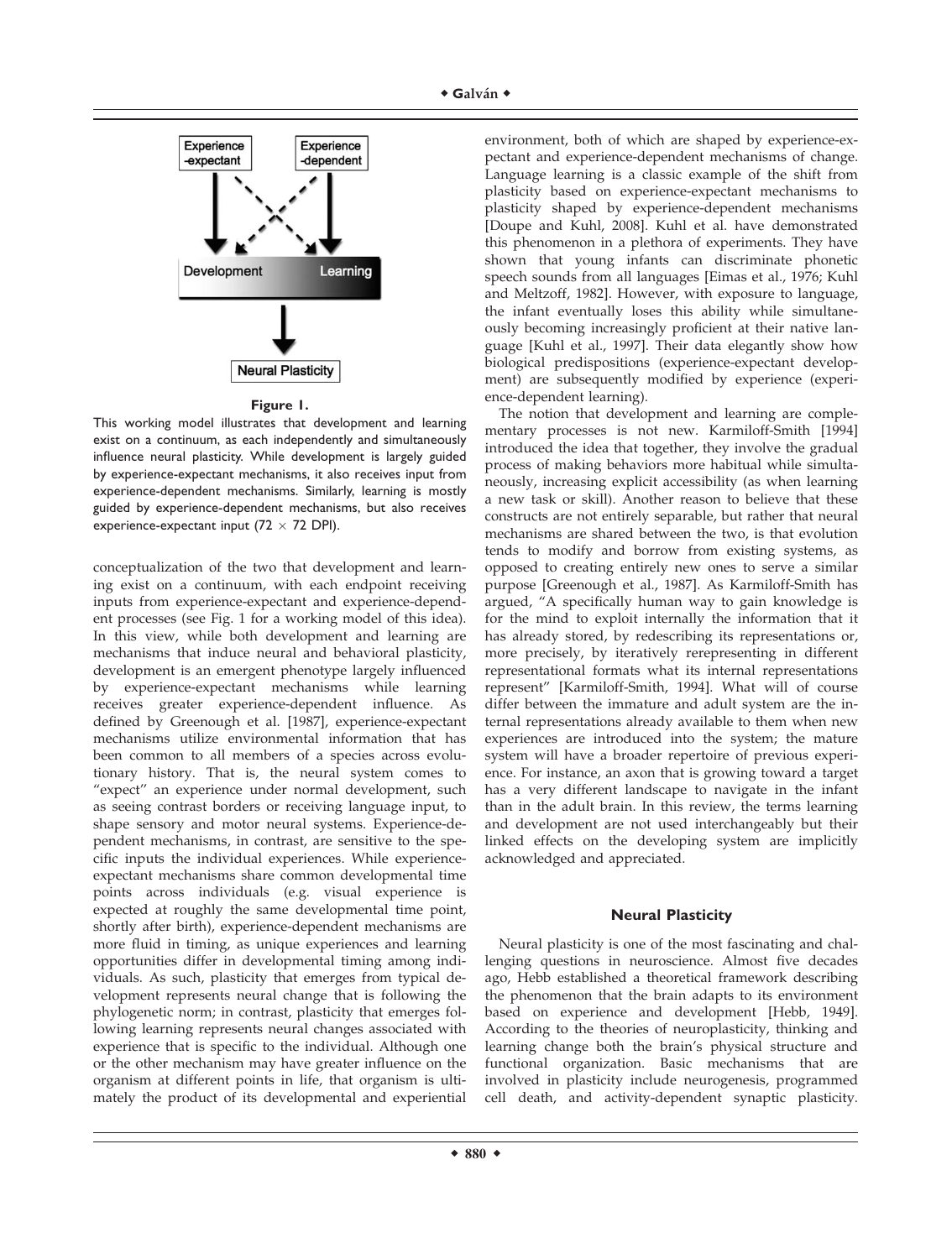Repetitive stimulation of synapses can cause long-term potentiation or long-term depression of neurotransmission. Together, these changes are associated with physical changes in dendritic spines and neuronal circuits that eventually influence behavior. These same mechanisms stand out as important contributors to the developing brain's ability to acquire new information, adapt to the rapidly changing environment and recover from injury [Johnston, 2009]. As reviewed in several other articles in this issue, neuroimaging has significantly contributed to the study of neural development. It will undoubtedly serve important roles in disentangling neural substrates of development and learning.

#### Neuroimaging tools to study human neural plasticity

In previous studies of plasticity using neuroimaging, two main experimental approaches have been employed. While structural and functional approaches measure distinct neural attributes (delineated below), examples from studies which measure each are intermingled here to highlight examples of the two experimental approaches, crosssectional and longitudinal, most commonly used to examine neural plasticity.

The first approach is a cross-sectional approach, in which individuals with varying levels of a given skill are compared and differences in neural structure or function related to their skill level are identified. For instance, in a study measuring structural change, Elbert et al. [1995] examined the relation between increased cortical representation of the fingers of musicians relative to those of nonmusicians. They found that musicians showed larger cortical representations and that the extent of this representation was correlated with the age at which the person had begun to play. Similar findings have been reported in the auditory cortex of musicians relative to nonmusicians [Pantev et al., 1998], suggesting that neural plasticity of relevant cortices depends on use and changes to accommodate the needs and experiences of the individual. The cross-sectional approach is often used in developmental and/or clinical developmental studies. There are numerous examples of this approach in the functional imaging literature, showing distinct neural activation patterns across age that correspond to differences in cognitive ability [Bunge et al. 2002; Casey et al., 1997; Durston et al., 2002; Luna et al., 2001; van Leijenhorst et al., 2007]. While their statistical power limitations are often acknowledged, it is argued that the major savings in time and cost of cross-sectional studies commonly used with fMRI, relative to longitudinal studies, make them an attractive alternative [Kraemer et al., 2000]. However, cross-sectional analyses may falsely suggest changes over time through confounds accidentally introduced into the study design, such as a time scale related to the variables of interest [Kraemer et al., 2000]. In addition, cross-sectional studies may suffer from cohort effects, in which different groups (e.g. children and adults; musicians; and nonmusicians) differ from

each other by factors other than the factor of interest. For example, children growing up in the last 10 years will have received much more experience with computers than children growing up 30 years ago [Poldrack, 2000].

The second strategy to study neural plasticity is the longitudinal method. In this approach, participants are examined multiple times over the course of learning or development. In essence, training is a way to flood the organism with experience-dependent processes by saturating it with one particular experience. In the first experiment of this sort, structural changes were examined in rodents. Rats were trained on a changing series of patters in the Hebb-Williams maze during a period of 25 days [Greenough et al., 1979]. They found that in the visual cortex of trained animals, two types of neurons had more dendrites than in nontrained animals, while a third neuron type was unaffected. Thus, these findings demonstrated the specific and robust effects of training on synaptic connectivity. In humans, functional neural activation is assessed in a cognitive task before and after (and sometimes during) training on a task, in comparison with a baseline task that is not practiced [e.g., Karni et al., 1995; Karni and Sagi, 1993]. Then it is determined whether brain activity has changed in association with training on the task. The main advantage to this approach is that it provides optimal power to identify neural changes associated with the experience of interest because it is within-subject. However, in addition to the logistically challenging and expensive nature of longitudinal work, practice effects could potentially introduce confounds, as participants may acquire skills related to participation in the study.

Recent advances in the use of transcranial magnetic stimulation (TMS) have demonstrated the utility of this tool in the study of neural plasticity as well. Since its introduction, it has been known that repeated TMS (rTMS) of the motor cortex in healthy adult human participants can lead to relatively lasting effects (usually of the order of 30–60 minutes) on the excitability of the corticospinal output [Rothwell, 2007; Siebner and Rothwell, 2003]. For instance, a recent study showed that rTMS delivered to the superior temporal cortex causes macroscopic cortical changes in gray matter in the auditory cortex as early as within 5 days of continuous intervention [May et al., 2007] and work in patient populations has also uncovered the utility of this tool in investigating plasticity in the diseased brain [Rothwell, 2007]. Collectively, these approaches highlight the utility of neuroimaging tools in studying human neural plasticity.

# The distinction between structural and functional changes

While experience can influence both structural and functional changes, it is important to note that there are clear distinctions between the two. Structural changes, as measured with MRI, typically refer to how experience influences anatomical changes. This change is indexed as volumetric differences in morphometry of particular brain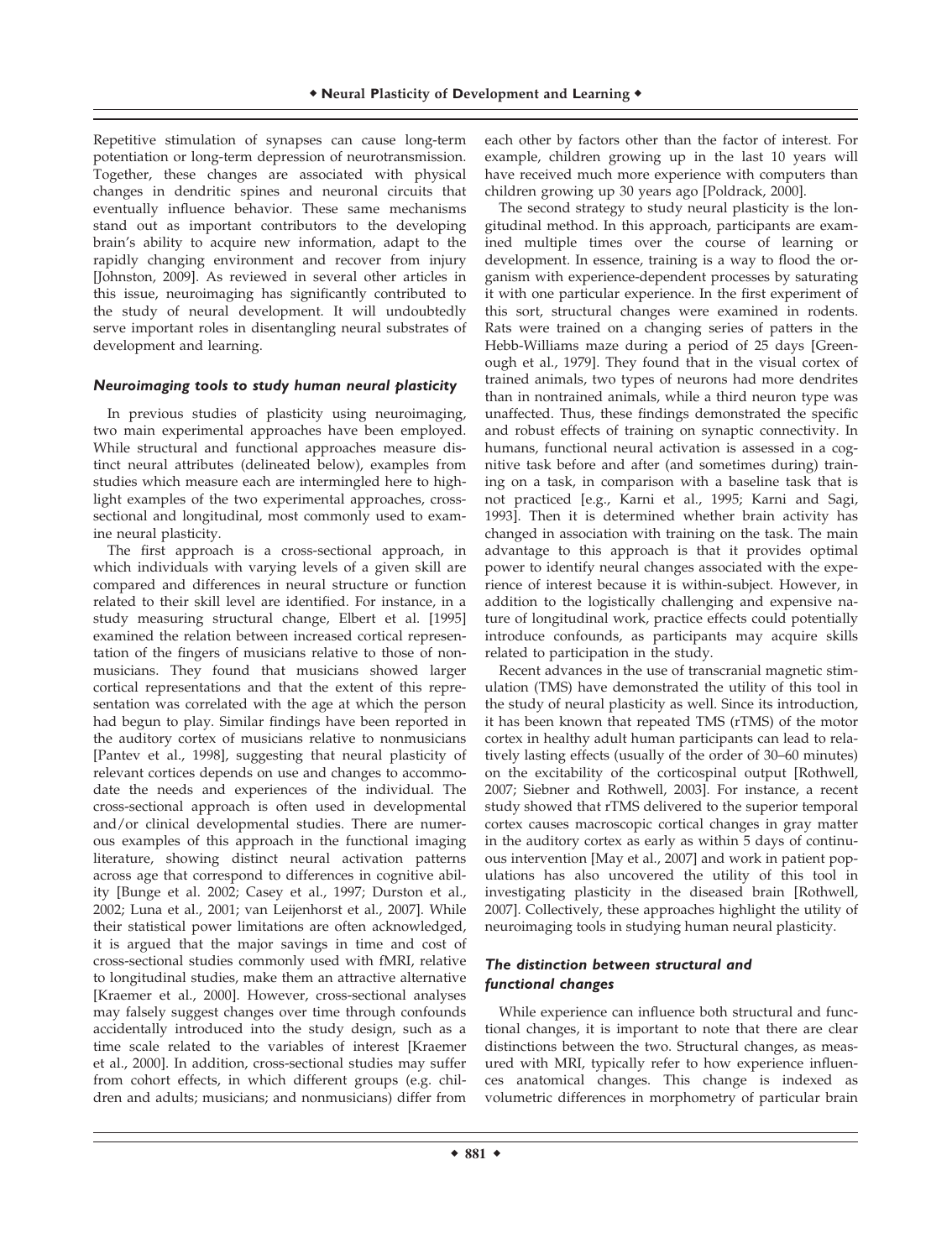region. Functional changes instead refer to differences in neural activation patterns following a particular experience. The functional methodology measures changes in blood oxygenation in the brain that are assumed to reflect changes in brain activity [Logothetis et al., 2001]. Structural and functional changes are not synonymous with each other, as different mechanisms likely underlie the two. Further, each can and do occur without the other. For instance, it is quite possible to observe functional remapping without any significant structural changes. Similarly, morphometric changes in a particular brain region do not always confer functional and/or behavioral changes.

## **Progressive and Regressive Changes With Learning**

Most studies on neural plasticity have been conducted in adults and have yielded important insights that help inform developmental work. At the structural level, one of the first studies demonstrating the effects of experience on the brain showed that London taxi drivers had posterior hippocampi that were larger than controls in proportion to the length of driving experience [Maguire et al., 2000]. This study showed that the hippocampus, which is critical for spatial representation, is structurally altered by increased navigational experience. Subsequent studies showed structural changes using a variety of training paradigms, including complex visuomotor tasks such as juggling, [Draganski and May, 2008; Draganski et al., 2004] and music training [Zatorre et al., 2007], which each yielded changes in grey matter in motor cortex and regions in the parietal sulci. Together, these studies provide evidence that regions relevant for the task at hand are directly influenced by experience.

Using functional MRI, several groups have shown that training or experience is related to functional neural changes. However, these studies have yielded mixed results and interpretations. Numerous articles have addressed this topic [e.g. Draganski and May, 2008; Poldrack, 2000], so only a brief review of these findings will be provided here [for review, see Kelly and Garavan, 2005]. While some studies have shown general decreases in neural activity following training [e.g. Chein and Schneider, 2005], others have shown general increases with training or experience [e.g. Karni et al., 1995; Westerberg and Klingberg, 2007]. One explanation for the observed decreases in cortical activity with training or learning is based on the dual-processing framework of learning, which posits that a set of central resources mediating controlled processing is assumed to play a critical role in scaffolding novice performance, but becomes less essential as skilled, automatic processing emerges [Chein and Schneider, 2005]. With training, therefore, changes in fMRI signal are generalized as decreases in the extent and/or magnitude of activity, which may reflect local changes in synaptic efficacy [Haier et al., 1992]. Further, synaptic changes are assumed to affect the strength of local associations by tightening connections between neurons that contribute effectively toward task processing and weakening connections between those that do not. Across development, this phenomenon results in selective pruning of synapses that are overproduced early in development [e.g. Boothe et al., 1979; Huttenlocher, 1979]. As development collides with experience, extra synapses are lost, such that the final system consists of synapses that were selectively retained [Changeux and Danchin, 1977].

In contrast, several reports have shown general increases in activation with learning in both developmental and adult studies. For instance, Klingberg et al. reported that increased prefrontal and parietal activation was related to working memory capacity in children [Klingberg et al., 2002]. In adults, several groups have reported increased activation following skill learning [Karni et al., 1995] and other interventions such as meditation [Davidson et al., 2003], suggesting that these findings reflect the recruitment of additional cortical units with practice. This view is in agreement with the constructivist manifesto proposed by Quartz and Sejnowski [1997], which posits that there is a 'progressive increase in the representational properties of cortex' and that connectivity progresses from fewer to greater connections.

While strong evidence exists for both progressive and regressive changes (i.e. increasing and decreasing neural activation involved in cognitive tasks), change in a system from an immature to mature state is a product of both. This dual influence directly stems from the contribution of experience-expectant and experience-dependent mechanisms. While experience-expectant mechanisms encourage the elimination of unnecessary synapses or neural units (regressive change, presumably indexed by decreases in fMRI signal activity), experience-dependent mechanisms will guide activity-dependent creation and strengthening of synapses based on the individual organism's experience and needs (progressive changes, presumably indexed by increases in fMRI signal). Experience-expectant processes found in early development seem to assemble an excess of synapses, which are then selectively pruned back by experience to a functional subset. In later development and learning in adulthood, synapses appear to be generated in response to events that provide (learned) information to be encoded in the nervous system. At the synaptic level, this phenomenon is called metaplasticity, and refers to the notion that properties of synaptic plasticity can change as a function of previous plasticity and previous activation of synapses [Kalantzis and Shouval, 2009]. In other words, plasticity itself is plastic and the way the brain changes in response to its environment is contingent on the existing neural environment, the cause of (i.e. learning or development or both) and the behavioral consequences of the change.

# What are the mechanisms of structural and functional neural changes?

The pronounced contributions of neuroimaging have been documented extensively. However, the conflicting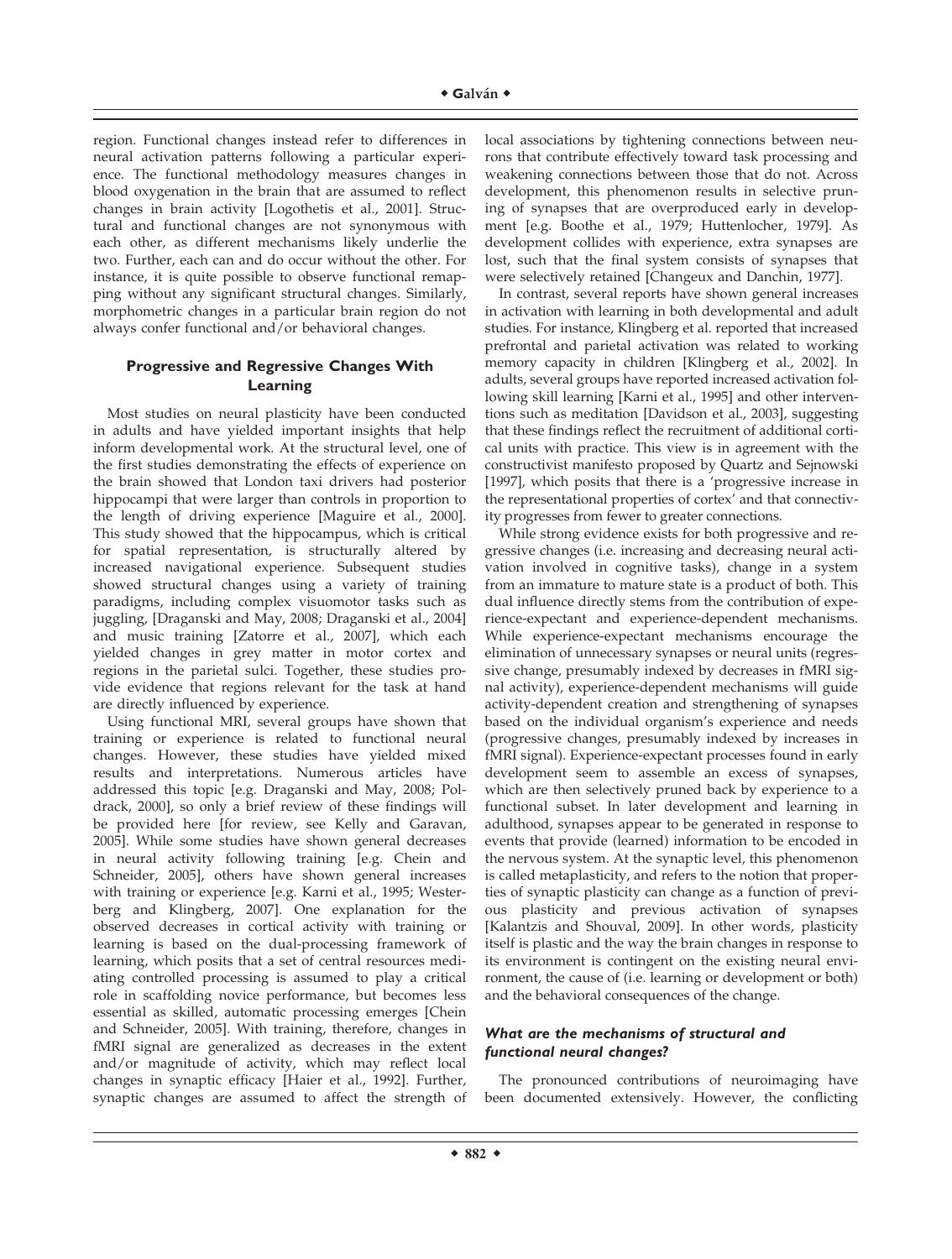findings reviewed above demonstrate how limited resolution continues to constrain interpretations of structural and functional neuroimaging data. This restriction is further complicated when examining developmental data, as described in more detail in this issue [Poldrack, 2010]. Our interpretations of increases and/or decreases in neural activity and grey matter are merely informed speculations of how they relate to neural plasticity, most of which are deduced from insights in molecular and cellular investigations.

Animal studies suggest that increases in cortical grey matter are the result of a complex array of morphological changes including synaptic events such as the formation of new connections by dendritic spine growth and alterations in the strength of existing connections [Chklovskii et al., 2004; Draganski and May, 2008; Hirata et al., 2004; Holtmaat et al., 2006; Trachtenberg et al., 2002]. In animals exposed to enriched environments, increased size of the soma and nucleus of neurons, glia and capillary dimensions have also been shown to influence cortical morphology [Kozorovitskiy et al., 2005; Muotri and Gage, 2006]. In addition, further mechanisms linked to training and experience-related plasticity include changes in the synaptic contacts known to be the morphological substrates of long-term potentiation and long-term depression [Draganski and May, 2008], synaptic pruning [Huttenlocher, 1979], changes in gene expression [Kleim et al., 1996], protein synthesis [e.g. McAllister et al., 1995], and dendritic density [Comery et al., 1995].

#### **The Plasticity of Developmental Timing**

Understanding whether the same neural mechanisms underlie both development and learning will address larger questions about developmental timing and experience-expectant processes. Are there certain cognitive processes that can be "sped up" with training or developmentally prolonged with experience? Animal work has suggested that the length of time that the developing nervous system remains sensitive to experience-expectant events can be manipulated. Cynader and Mitchell [1980] found that kittens reared in the dark until 6, 8, or 10 months of age remained highly sensitive to monocular deprivation effects. In contrast, kittens reared normally (i.e. reared in the light), show peak sensitivity to monocular deprivation within the first 2 months of life [Hubel and Wiesel, 1970]. In humans, the most insightful experiments to address these questions have been conducted in infants. In these experiments, researchers introduce tools that facilitate motor skills early in development, before the age at which these behaviors are typically observed. Although most of these studies do not have associated measures of neural activity, they provide considerable insight into how experience-expectant processes can be manipulated to occur earlier that is developmentally expected.

Needam et al. [2002] have shown that early, simulated experience serves to jump-start processes that are considered to be developmentally constrained. That is, by providing infants with scaffolding tools that they are not typically exposed to before a certain age, they can be trained to exhibit certain characteristics earlier than normal. In general, infants do not systematically reach for objects until  $\sim$  5 months of age [Butterworth and Hopkins, 1988; Rochat, 1993]; this is likely a reflection of their relatively immature gross motor skills (e.g. arm and hand strength, fine motor control) before this time [Halverson, 1933; Jeannerod, 1984]. Needham et al. [2002] tested 3 month-old infants (before spontaneous effective reaching and grasping) using an ''enrichment experience.'' The enrichment experience consisted of 12 to 14 brief parentled object play sessions held at the infant's home. During the play sessions, the infant sat on a parent's lap at a table and wore mittens with the soft side of Velcro covering the palms. On the table in front of the infant were small, lightweight objects with edges covered in the corresponding side of the Velcro. With a quick swipe of the hand, the infant could easily ''pick up'' an object as it stuck to the mitten. After the enrichment phase for the infants in the experimental condition, these infants as well as the infants in the control condition (who did not play with the ''sticky mittens'') were taken to the lab for an assessment of object exploration skills. Infants who had had the enrichment experience showed accelerated reaching behavior toward the new objects compared with control infants, even when not wearing the sticky mittens. These data suggest that experience may be a critical factor in manipulating processes considered to be under developmental constraint.

Rovee-Collier's conjugate reinforcement paradigm [see Rovee-Collier and Hayne, 2000] also produced observable actions on objects by infants before they typically do so on their own. In this paradigm, a ribbon is tied to an infant's ankle and the other end is tied to a mobile stand; once an infant makes the association between their ankle and the rewarding mobile movement, the infant's rate of leg kicks increases sharply. This is an additional evidence that producing actions on objects with observable effects is highly reinforcing for young infants. It remains an open question whether this experience with leg-kicking and mobile-moving would generalize to other abilities. These experiments suggest that behaviors that seem developmentally constrained can, in fact, be manipulated in developmental time. That is, processes that presumably rely on experience-expectant mechanisms (e.g. motor skill) show experience-related plasticity in their developmental onset. An ERP experiment in conjunction with these types of enrichment manipulations would help the field examine neural mechanisms that support these accelerated learning experiences. For instance, one could imagine that these accelerated behavioral experiences are subserved by precocial activity in motor cortices. As neural development is hierarchical and highly linked across the brain, these early enriched experiences likely have subsequent effects on downstream neural and behavioral development. Conducting such studies in infants is particularly useful as it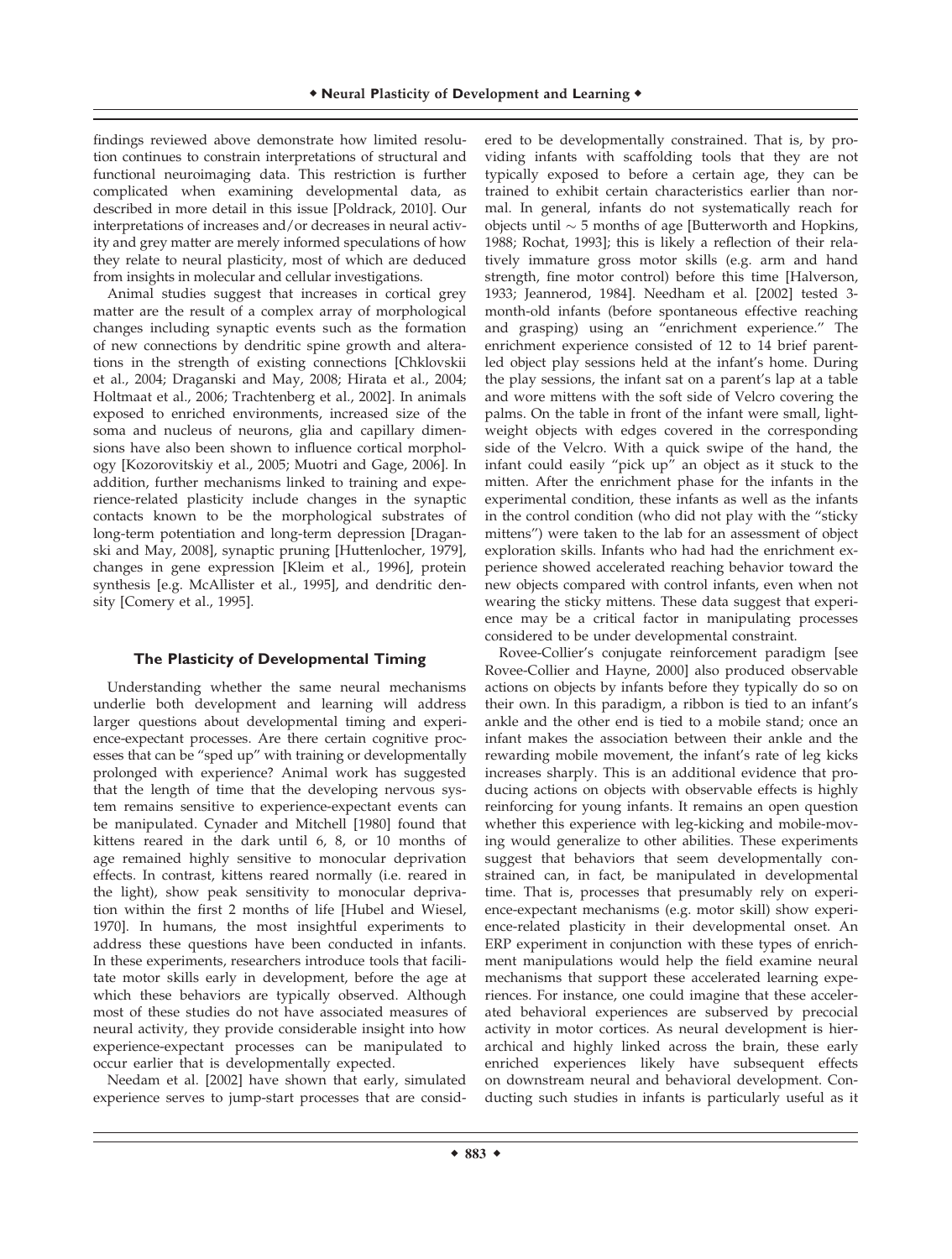would help avoid some of the potential confounds of domain-general experience that older children are already equipped with.

## **Do Development and Learning Processes Share the Same Neural Mechanisms?**

Without delving too deeply into the different types of learning processes that occur, both in development and beyond, there are undoubtedly some types of learning that are highly similar in both. For instance, learning by trial and error is one common and lifelong way that organisms, from rodents to primates, master their environment. Given their limited speaking and language comprehension abilities, infants constantly learn through trial and error; as such, they are problem-solvers who are constantly faced with a problem and the challenge of solving it. A common dilemma a young infant encounters is how to balance and sit upright. After repeated collapses and attempts at a solution, the infant eventually learns to use an arm in a socalled ''tripod stance'' to support him/herself. In adults, the neural activation that accompanies learning by trial and error, particularly through unexpected outcomes, is referred to as the ''prediction error signal'' [e.g. Hollerman and Schultz, 1998; Schultz et al., 1997], thought to be mediated primarily through the neurotransmitter dopamine. Briefly, there is an increased dopamine firing rate in nonhuman primates and increased activation in dopaminerich region in humans when the organism receives an unexpected event [Fiorillo et al., 2003]. Eventually, the dopamine signal decreases as the organism learns to expect the event [Fiorillo et al., 2003; 2008]. These findings have implicated dopamine as a learning signal. While methodological constraints have precluded examination of the neural basis of prediction error learning in the young infant, I would argue that the dopaminergic neural mechanisms are the same. That is, dopamine neurons respond to expected and unexpected events similarly in the infant as they do in the adult. However, I would also assert that, because the system in which dopamine is acting is very different across development, that prediction error cannot be exactly the same in the infant as it is in the adult. While prediction error learning is a form of environmental adaptation across development, neural plasticity that arises from it differs. In the young infant, this plasticity will influence the basic architecture of the neural system (i.e. how the brain is going to be organized) while in the adult, this plasticity is modifying the existing architecture of the brain (i.e. reorganizing and modifying but not laying the groundwork). This dichotomy is analogous to building a house, where building a brand new house represents developmental plasticity and a house remodel represents plasticity in the mature system. The tools and mechanisms are identical, but the environment in which the change is occurring is vastly different.

## The utility of "noise"

One of the greatest confounds in developmental work is the significant difference in ability or performance between children and adults. As compared with adults, who can and do implicitly draw on domain-general neural resources, the child's ability to perform any given cognitive operation is inefficient at best, as they require additional effortful, explicit, and implicit requirements to perform complex cognitive demands (e.g. response inhibition) as well as adults. For example, numerous studies have shown that even when children perform a given task as well as, or without any differences in observable behavior, as adults, they recruit distinct neural strategies. Tamm et al. [2002] compared the changing performance of children, adolescents, and young adults on the Go/No-Go task, a measure of inhibitory control. Despite an overall reduction in reaction time with age, younger subjects showed the same level of accuracy as adults. However, the fMRI data collected alongside the performance measures revealed that younger children demonstrated a greater level of activity within left superior and middle frontal gyri than did older children and that, conversely, older participants demonstrated an increased focal activation in the left inferior frontal gyrus relative to their younger counterparts. In a separate study of cognitive control, effective interference suppression in children was associated with prefrontal activation in the opposite hemisphere as adults while effective response inhibition was associated with activation in posterior, but not prefrontal, regions activated by adults [Bunge et al., 2002]. The authors also reported that children failed to activate a region in right ventrolateral prefrontal cortex that was recruited for overall cognitive control by adults. Similarly, a more recent study showed that children recruit distinct activation profiles from adults also differ temporally (i.e. show different time-courses of activation) across relational reasoning tasks [Crone et al., 2009]. Together, these studies provide evidence for the alternative neural strategies that immature systems often engage to support more mature behavioral demands. Despite the apparent nuisance that such extreme behavioral and neural variability introduces into the study of development, dynamic systems theory celebrates this variability [Smith and Thelan, 2003]. This noise allows investigators to examine developmental trajectories of change over the short timescales of problem-solving (i.e. because of intersubject individual differences) and/or over a longer developmental span (i.e. as when comparing children with adults).

Schlaggar et al. have elegantly demonstrated how variability can be used to gather insight into developmental versus performance-related neural activity. Using a singleword processing task, they compared neural activity in a performance-matched subgroup of children and adults taken from a larger sample [Schlaggar et al., 2002]. That is, the children and adults in the matched group did not differ in behavioral performance, making it possible to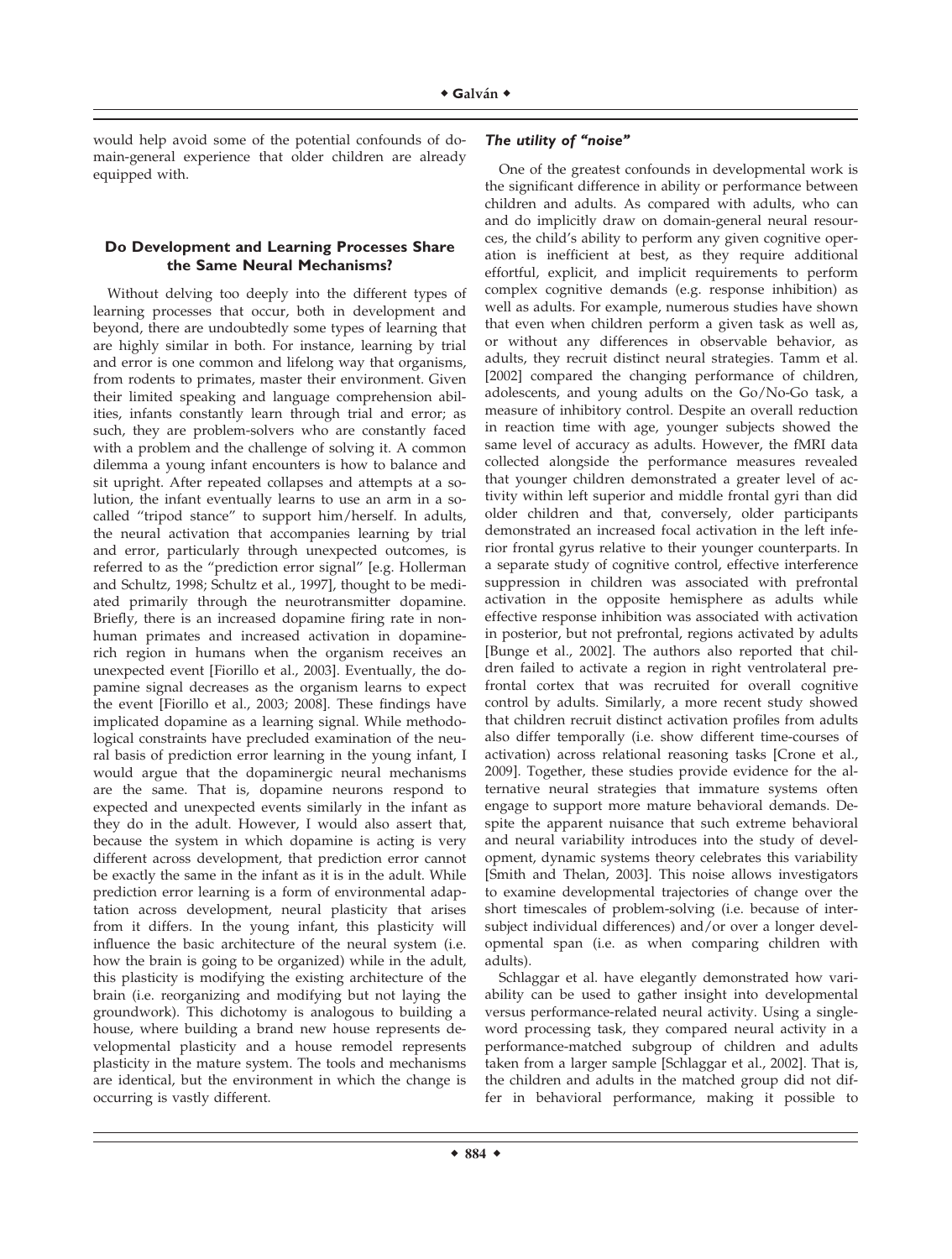determine whether any functional activation differences were due to developmental stage or performance. They found distinct patterns of activation that were age-related, performance-related, or independent from either. As such, their data shed new light on age-related regions (regions that were more/less active in children regardless of performance) that most likely reflect effects of brain development. In a follow-up study [Brown et al., 2005], the same group reported a more thorough examination of progressive and regressive neural changes across development. Using lexical association tasks, the authors identified increases and decreases in different brain regions that varied by age, performance ability, or neither. Seventy-five percent of the regions identified as showing age-related changes (i.e. independent of performance) showed decreases in activity over age. These regions were most prominently located in medial frontal and anterior cingulate cortex, right frontal cortex medial parietal, and posterior cingulate cortex. The remaining 25% of regions that showed increases in brain activity with age, were primarily later-stage processing regions, including lateral and medial dorsal frontal cortex and left parietal cortex. This strategy, of taking advantage of developmental and behavioral variability post hoc, is precisely the approach that needs to be adopted to disentangle neural mechanisms of development- and learning-related plasticity.

The approach by Schlaggar et al. described above can easily be modified to examine training-related plasticity. By substituting a training component for the ''performance'' group (i.e. the group who had naturally occurring variability in performance ability), one could separate neural activation changes related to age, training, or neither. For instance, a group of individuals ranging in age from childhood to adulthood could be trained on a motor task, such as juggling, that all were naive to. Participants would be scanned before and after training. Post hoc, participants would be divided into groups based on their level of juggling skill. In this manner, neural regions would be divided in those that are age-related and training-related, thereby allowing insight into neural regions more susceptible to experience and those with greater developmental constraints.

#### Longitudinal training studies across development

Despite the inherent challenges, the only way to identify the root of neural plasticity as either developmental or experiential is to conduct a longitudinal training study. There is no question that the incredibly challenging, logistically difficult, and expensive nature of this type of work is what has precluded the field from embarking more vigorously on this type of research. However, a few recent studies have proven its feasibility. For instance, Durston et al. [2006] used a combined longitudinal and cross-sectional study to examine shifts in cortical activity during a response inhibition task. The longitudinal findings, relative to the cross-sectional data, showed attenuated activity in

dorsolateral prefrontal cortical areas with age. In parallel, there was increased focal activation in ventral prefrontal cortex that was related to improvements in task performance [Durston et al., 2006]. A more recent study by Hyde et al. [2009] implemented a training component. Their study builds on previous studies in adult musicians and matched nonmuscians that have revealed structural and functional differences in brain regions relevant to music production [Bermudez and Zatorre, 2005; Elbert et al., 1995; Gaser and Schlaug, 2003; Pantev et al., 1998; Zatorre et al., 2007]. The authors were motivated by the question begged of this type of research: Do musicians (or others who show skill-related neural plasticity) do so because of biological predispositions to music or because of intensive music training? Hyde et al. compared structural changes in relation to behavioral changes in young children who received 15 months of instrumental musical training relative to a group of children who did not. The children who received private keyboard lessons showed greater behavioral improvements on music discrimination and related tasks than the nontrained children; neither group showed differences between baseline and testing on nonmusical tasks. In addition, the musically trained children showed greater structural changes in right precentral gyrus, corpus callosum, and the primary auditory region [Hyde et al., 2009], consistent with findings in adults [Zatorre et al., 2007 for review]. Their data provide new evidence for training-induced structural brain plasticity in early childhood. Using structural MRI, Schlaug et al. [2005, 2009] also identified structural differences in the corpus callosum in young musicians. Based on total weekly practice time, they divided a sample of 5- to 7-year-old children into three groups: high-practicing, low-practicing, and controls. There were no differences in corpus callosum size at baseline, but differences emerged after approximately 29 months, with the greatest increased change in the highpracticing group of children [Schlaug et al., 2009]. Further, total weekly music exposure predicted degree of change in the corpus callosum as well as improvement on a nonmusic related motor-sequencing task.

In addition, training interventions have been implemented in clinical populations and have similarly shown robust plasticity. In a group of children with ADHD, training significantly improved performance on a nontrained visuospatial working memory tasks. In addition, motor activity, as measured by the number of head movements during a computerized task, was significantly reduced in the treatment group [Klingberg et al., 2002]. In a separate study, strong improvement in attention was found after only 5 days of attention training in a group of 4- and 6 year-old children. This change was paralleled by changes in EEG patterns that resembled a more mature pattern of activation, such that training had specific effects on the scalp distribution of the ERPs that was similar to the influence of development [Rueda et al., 2005].

Several studies have provided strong support for the claim that children with reading disabilities can benefit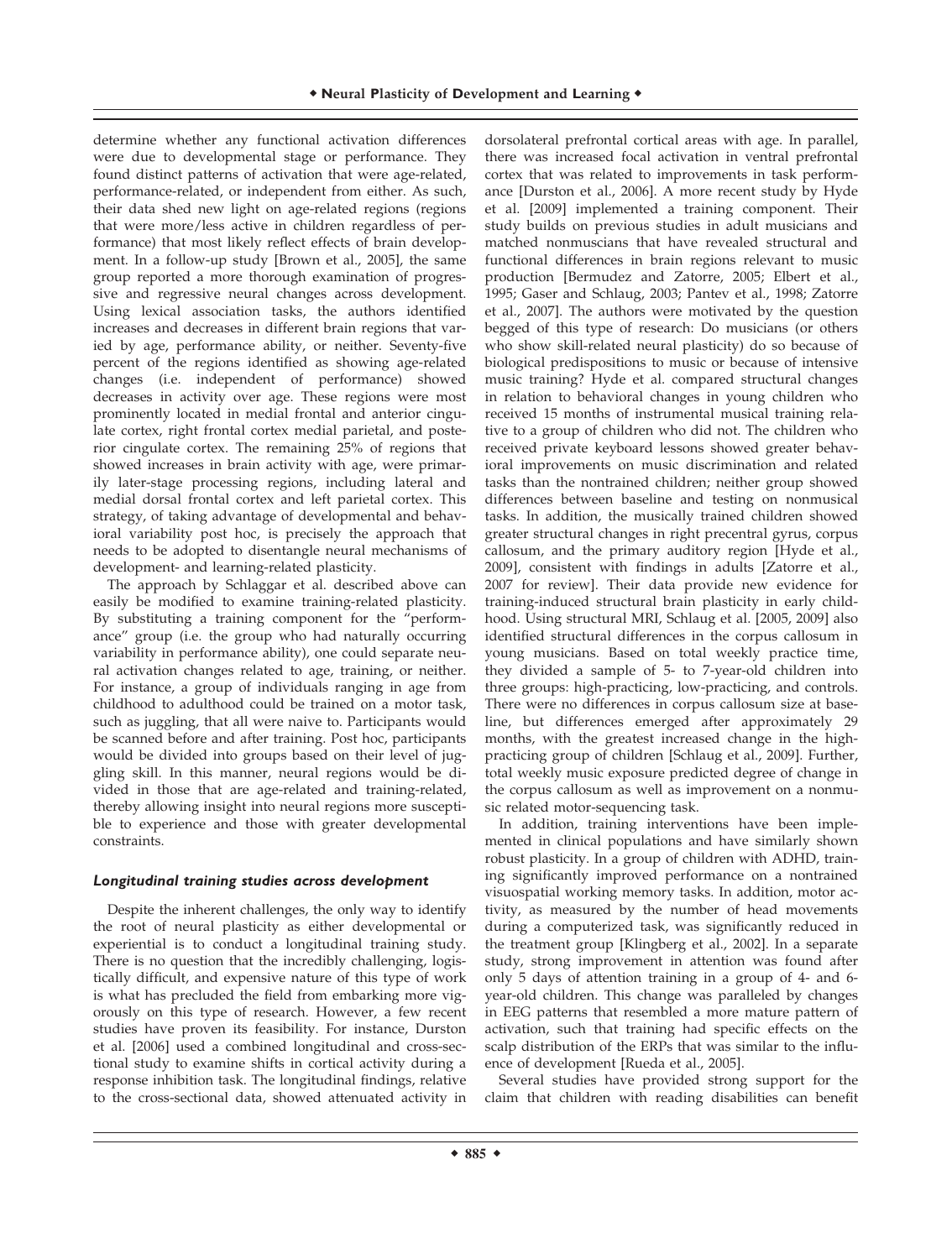significantly from intervention techniques; the impact of such interventions on neural plasticity has been assessed using fMRI [McCandliss and Noble, 2003]. In one study, dyslexic children received an intervention after an initial baseline scan showing the typical reduced activation of the left posterior superior temporal gyrus (STG) during a phonologically challenging task [Simos et al., 2002]. Following the 80-hour intervention, all dyslexic children showed significant increases in reading skill, as well as increased activation in the left posterior STG [Simos et al., 2002]. Similar changes in neural activation were reported in separate intervention training in children with other dyslexia [McCandliss et al., 2001; Temple, 2002]. In a recent report, Keller and Just showed that reading remediation induces changes in white matter of poor readers [Keller and Just, 2009], such that fractional anisotrophy (FA) was significantly increased following remedial instruction. This FA increase was correlated with improvement in phonological decoding ability, which demonstrates how behavioral intervention can influence neural plasticity.

A recent study was able to examine the effects of reading on structural neural change without the influence of development [Carreiras et al., 2009]. Structrual MRI scans were obtained from adult participants who had recently completed a literacy program in adulthood (before the program, they were illiterate) and matched illiterates who had not yet started the literacy program. Their findings suggest that learning to read strengthens the coupling between left and right angular gyri and between the left dorsal occipital gyrus and left supramarginal gyrus [Carreiras et al., 2009].

Collectively, these studies have suggested that plasticity within the immature brain shows similarities to plasticity in the adult system. First behavioral improvements related to intensive training or experience are associated with neural plasticity specific to the task at hand (e.g. increased activation in the STG following reading intervention). What this suggests is that experience-dependent mechanisms do not differ greatly across the lifespan. Second, neural regions previously associated with experience-expectant mechanisms, such as motor abilities and language, show a high degree of plasticity across development, suggesting that perhaps there is plasticity in processes that are initially precipitated by expectant interactions with the environment.

These studies have also led to more questions that will undoubtedly be addressed in the next generation of research on this topic. First, which neural systems show greater or less training-related plasticity earlier in development? For example, there is significantly greater plasticity in receiving and learning from language input during infancy than in any other point in life. As infants receive increasing exposure to their native language, neural systems sensitive to language lose plasticity, which is translated into more difficulty discriminating speech sounds of foreign languages and learning new languages [Doupe and Kuhl, 2008]. Are there other examples of such extreme

behavioral and neural loss of plasticity across the lifespan, whereby learning itself imposes constraints on plasticity? Second, how do the timescales of neural plasticity change across development? That is, do observed behavioral and neural changes occur more or less quickly in the developing brain? Again, to borrow from the language literature, young children learn to discriminate foreign languages more quickly and more proficiently than adults [Snow, 1987]; does this accelerated timescale hold for all cognition? Last, which behaviors cannot be ''sped up'' by exposure earlier in development because of time-locked experience-expectant mechanisms? Certainly, pubertal constraints (as described in more detail in Blakemore et al. [2010], this issue) will impose at least some limits on plasticity associated with this maturational change.

# **Methodological Considerations and Potential Confounds**

The dearth of studies that examine learning versus development is a consequence of the potential confounds and fairly prohibitive methodological factors inherent in this type of work. In this closing section I outline the most common issues.

## Resources and attrition

Cost and attrition are two significant reasons that training and development studies are not more prevalent in the literature, despite calls for the need of this kind of work [Casey et al., 2005]. In addition to steep scanner costs at many institutions and scanning facilities, a healthy sample size of both children and adults are necessary for sufficient statistical power to detect learning versus developmental differences. Also, additional staff is needed to conduct the training portion of the study, as participants will need to visit and the lab and receive training at least weekly and in some cases daily, depending on the study. If the training aspect involves a particular still, such as music training, the staff will need to be proficient in this as well. Together, these requirements lead to a very expensive experiment.

Subject attrition also poses a potential hurdle in this type of work. Subject burden for a training and/or longitudinal study is relatively high, as participants visit the lab for multiple sessions and are required to maintain cognitive and training engagement. However, several groups have successfully conducted longitudinal studies [e.g. Durston et al., 2006, Giedd et al., 2009, and an ongoing study at UCLA] by increased attention and sensitivity to families' needs. Some useful strategies for successful subject retention are listed in Table I.

#### Scanner-related anxiety

Subjects, particularly children, may exhibit scannerrelated anxiety (e.g. Eatough et al., 2009]. Initial anxiety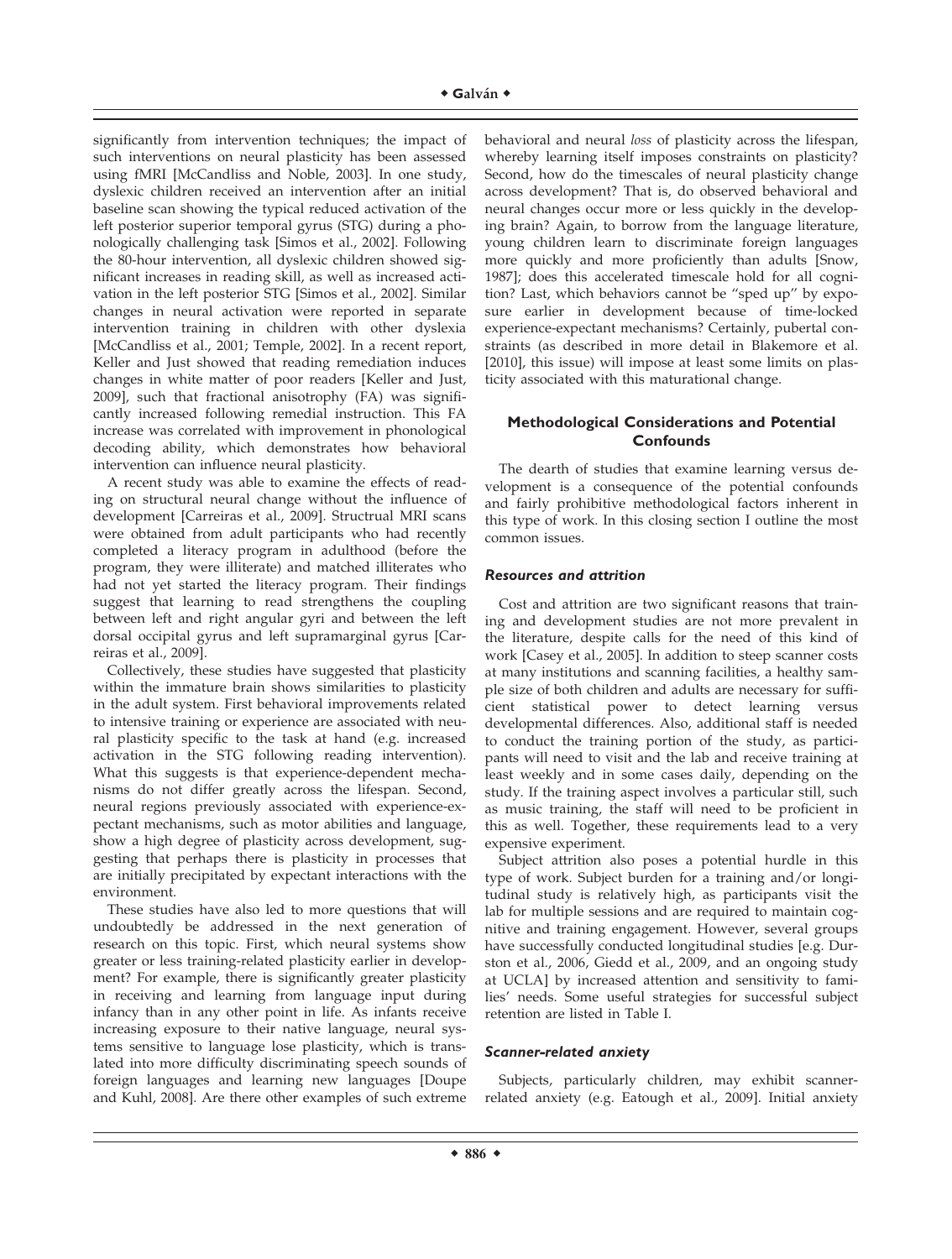**TABLE I. Strategies to increase subject retention**

- 1. During the first study visit, ask parents to give the names and phone numbers of three people who know how to contact them.
- 2. Contact parents by phone every 2 months for a longitudinal study that spans 1 year or longer.
- 3. Send children birthday and holiday cards as well as a small gifts or gift cards for these occasions.
- 4. Provide snacks and breaks at each visit.
- 5. Reinforce children at each visit and evaluation with small age-appropriate toys, shirts, hats, and school supplies.
- 6. Compensate parent for their time and effort at each visit.
- 7. Send manuscripts and copies of posters/presentations that describe relevant findings to demonstrate the importance of the work they are participating in.

might lead to increased head motion, increased vigilance, or attention, all of which can skew the observed results and/or interpretations. As such, investigators should implement techniques to reduce the possibility of this potential confound. In addition to acclimation to the scanning environment with a mock scanner, as many groups do, it would be prudent to conduct two baseline scans in training studies. The first baseline scan, which could be conducted using an unrelated task, would capture the novelty-related anxiety while the second baseline scan would serve as the ''true'' baseline of the training session.

#### Performance differences

As elegantly reviewed in Schlaggar (this issue) and stated above, performance differences between developmental and adult populations can introduce significant confounds and make difficult the accurate interpretation of neuroimaging data. Without addressing performance differences, the observed differences in brain activity between children and adults could be misinterpreted as maturational differences in functional neuroanatomy. Successful ways to address this issue include the use passive tasks in the scanner, the use of tasks that are equated for difficulty, and performance-matching, as reviewed earlier. In addition, the dependent measure should test for accuracy (as equated task difficulty), rather than reaction time, as the latter is well known to lag in developmental populations.

A problem in the interpretation of training studies is the possibility that brain effects might arise from stress, sensory stimulation, motor activity, or other nonspecific consequences of the training procedure, rather than information acquired through training [Greenough et al., 1987]. As such, it is critical that appropriate control groups are studied in tandem.

Last, choosing the optimal time between scans is a potential dilemma, as the field simply does not have enough knowledge of the precise nature of the underlying neural events, how quickly they are affected by experience, and their impact on the imaging signal [Draganski and May, 2008]. MRI voxel-based morphometry has revealed changes within 1 week after training [Driemeyer et al., 2008]. Other groups [Draganski et al., 2006] have waited 3 months between scans, as this is the length of

time needed for newly generated stem cells to differentiate into neurons [Cummings et al., 2005].

## **CONCLUSIONS**

Neural plasticity is the brain's solution to the challenge of integrating new information into its repertoire of neural networks. Three main points have been outlined in this review. First, the reader is asked to consider how and if development differs from learning and, subsequently, how this distinction translates to differences or similarities in neural mechanisms. I have proposed that rather than struggling to parse out distinctions between two constructs that are nearly inextricable, it is important to recognize how their effects bleed into one another, and how experience-expectant and experience-dependent mechanisms simultaneously and independently influence each one.

Second, that the local neural environment in which plasticity occurs is a critical component of change. While the actual neural mechanisms (e.g. synaptic mechanisms) that underlie plasticity probably do not differ significantly in the immature and mature system, the local environment in which that plasticity is occurring is undoubtedly different. This difference exists not only in terms of the cellular, anatomical, and metabolic environment, but in the much larger contextual environment of the individual. For instance, modifying synapses that are already committed (e.g. learning a motor skill such as juggling) is very different than committing the synapse for the first time (e.g. learning the motor coordination necessary for the first time a baby holds himself up).

Last, the challenges of this type of work have precluded significant advances in addressing plasticity-related questions. Despite these hurdles, it is critical that the field more vigorously embrace longitudinal training studies in developmental groups if we are truly committed to uncovering the mechanisms underlying plasticity across development. The greatest utility of cross-sectional studies of development is the insight into developmental differences. However, to understand developmental changes in the brain, a longitudinal approach is critical. Eventually, answers to these questions will be useful in identifying strategies and developmental timing for optimal learning, remediation, and rescue from brain injury.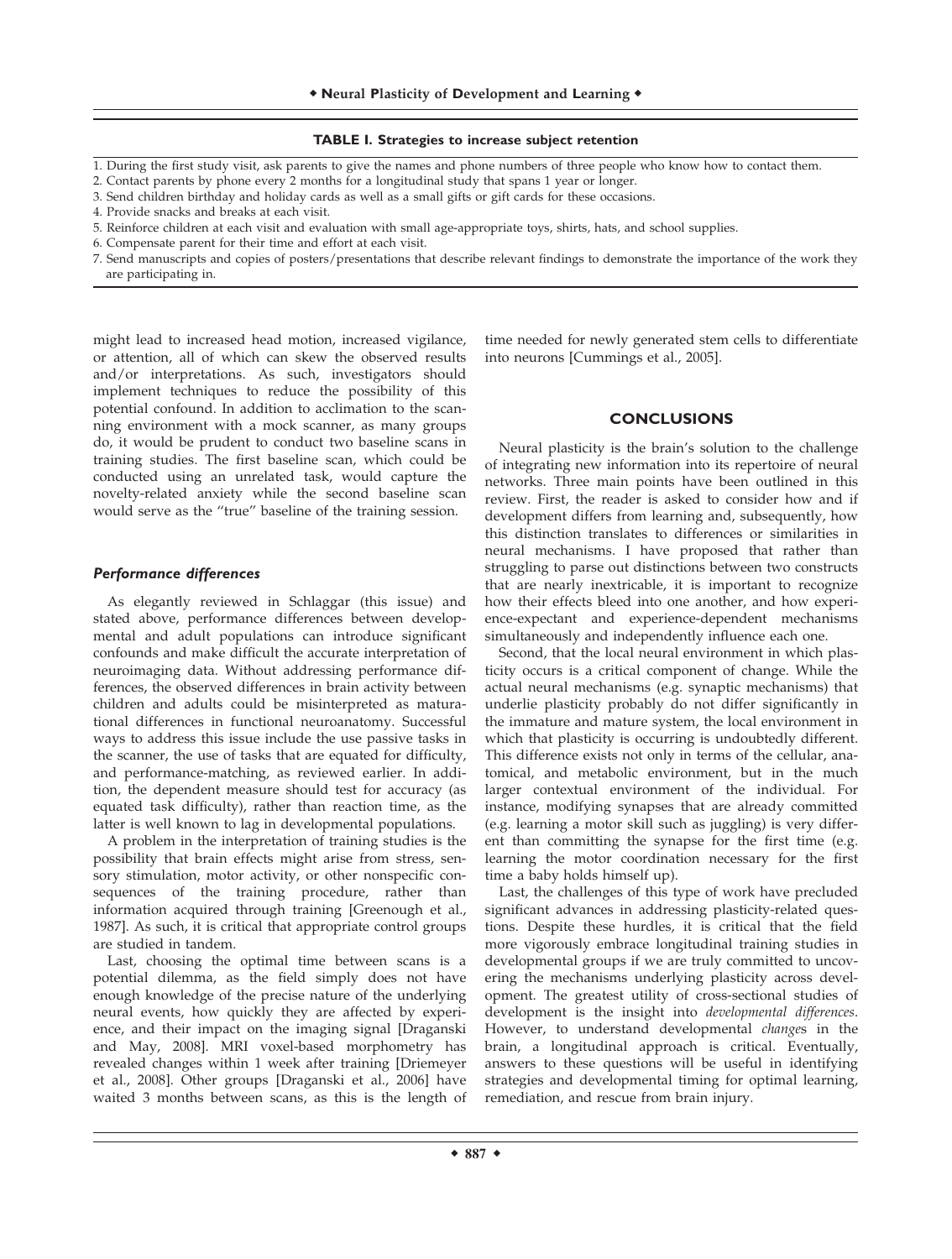#### **REFERENCES**

- Bermudez P, Zatorre RJ (2005): Differences in gray matter between musicians and nonmusicians. Ann NY Acad Sci 1060:395–399.
- Brown TT, Lugar HM, Coalson RS, Miezin FM, Petersen SE, Schlaggar BL (2005): Developmental changes in human cerebral functional organization for word generation. Cereb Cortex 15:275–290.
- Boothe RG, Greenough WT, Lund JS, Wrege K (1979): A quantitative investigation of spine and dendritic development of neurons in visual cortex (area 17) of Macaca nemestrina monkeys. J Comp Neurol 186:473–490.
- Bunge SA, Dudukovic NM, Thomason ME, Vaidya CJ, Gabrieli JD (2002): Immature frontal lobe contributions to cognitive control in children: Evidence from fMRI. Neuron 33:301–311.
- Butterworth G, Hopkins B (1988): Hand-mouth coordination in the new-born baby. Brit J Dev Psychol 6:303–314.
- Carreiras M, Seghier ML, Baquero S, Estevez A, Lozano A, Devlin JT, Price CJ (2009): An anatomic signature for literacy. Nature 461:983–989.
- Casey BJ, Amso D, Davidson MC (2006): Learning about learning and development with modern imaging technology. In: Yuko M, Mark HJ, editors. Processes of Change in Brain and Cognitive Development, Attention & Performance, Vol.XXI. Cambridge, MA: Oxford University Press, pp 513–533.
- Casey BJ, Tottenham N, Liston C, Durston S (2005): Imaging the developing brain: What have we learned about cognitive development?Trends Cogn Sci 9:104–110.
- Casey BJ, Trainor RJ, Orendi JL, Schubert AB, Nystrom LE, Giedd JN, Castellanos FX, Haxby JV, Noll DC, Cohen, JD, Forman SD, Dahl RE, Rapoport JL (1997): A developmental functional MRI study of prefrontal activation during performance of a go-no-go task. J Cog Neuro 9:835–847.
- Changeux JP, Danchin A (1977): Biochemical models for the selective stabilization of developing synapses. In: Cottrell GA, Usherwood PM, editots. Synapses. New York: Academic Press. pp705–712.
- Chein JM, Schneider W (2005): Neuroimaging studies of practicerelated change: fMRI and meta-analytic evidence of a domaingeneral control network for learning. Brain Res Cogn Brain Res 25:607–623.
- Chklovskii DB, Mel BW, Svoboda K (2004): Cortical rewiring and information storage. Nature 431:782–788.
- Comery TA, Shah R, Greenough WT (1995): Differential rearing alters spine density on medium-sized spiny neurons in the rat corpus striatum: Evidence for association of morphological plasticity with early response gene expression. Neurobiol Learn Mem 63:217–219.
- Crone EA, Wendelken C, van Leijenhorst L, Honomichl RD, Christoff K, Bunge SA (2009): Neurocognitive development of relational reasoning. Dev Sci 12:55–66.
- Cummings BJ, Uchida N, Tamaki SJ, Salazar DL, Hooshmand M, Summers R, Gage FH, Anderson AJ (2005): Human neural stem cells differentiate and promote locomotor recovery in spinal cord-injured mice. Proc Natl Acad Sci USA 102:14069–14074.
- Cynader M, Mitchell DE (1980): Prolonged sensitivity to monocular deprivation in dark-reared cats. J Neurophysiol 43:1026– 1040.
- Davidson RJ, Kabat-Zinn J, Schumacher J, Rosenkranz M, Muller D, Santorelli SF, Urbanowski F, Harrington A, Bonus K, Sheridan JF (2003): Alterations in brain and immune function produced by mindfulness meditation. Psychol Med 65:564–570.
- Doupe AJ, Kuhl PK (2008): Birdsong and human speech: Common themes and mechanisms. In: Zeigler HP, Marler P, editors. Neuroscience of Birdsong. Cambridge, England: Cambridge University Press. pp5–31.
- Draganski B, Gaser C, Busch V, Schuierer G, Bogdahn U, May A (2004): Neuroplasticity: Changes in grey matter induced by training. Nature 427:311–312.
- Draganski B, May A (2008): Training-induced structural changes in the adult human brain. Behav Brain Res 192:137–142.
- Driemeyer J, Boyke J, Gaser C, et al. 2008.Changes in gray matter induced by learning–revisited. PLoS ONE 3:e2669.
- Durston S, Davidson MC, Tottenham N, Galvan A, Spicer J, Fossella JA, Casey BJ (2006): A shift from diffuse to focal cortical activity with development. Dev Sci 9:1–8.
- Durston S, Thomas KM, Yang Y, Ulug AM, Zimmerman R, Casey BJ (2002): A neural basis for development of inhibitory control. Dev Sci 5:9–16.
- Eatough EM, Shirtcliff EA, Hanson JL, Pollak SD (2009): Hormonal reactivity to MRI scanning in adolescents. Psychoneuroendocrinology 34:1242–1246.
- Elbert T, Pantev C, Wienbruch C, Rockstroh B, Taub E (1995): Increased cortical representation of the fingers of the left hand in string players. Science 270:305–307.
- Fiorillo CD, Newsome WT, Schultz W (2008) The temporal precision of reward prediction in dopamine neurons. Nat Neurosci 11:966–973.
- Fiorillo CD, Tobler PN, Schultz W (2003): Discrete coding of reward probability and uncertainty by dopamine neurons. Science 291:1898–1902.
- Flor H, Elbert T, Knecht S, Wienbruch C, Pantev C, Birbaumer N, et al. Phantom-limb pain as a perceptual correlate of cortical reorganization following arm amputation. Nature1995;375:482– 484.
- Gaser C, Schlaug G (2003): Gray matter differences between musicians and nonmusicians. Ann NY Acad Sci 999:514– 517.
- Giedd JN, Lalonde FM, Celano MJ, White SL, Wallace GL, Lee NR, Lenroot RK (2009): Anatomical brain magnetic resonance imaging of typically developing children and adolescents. J Am Acad Child Adolesc Psychiatry 48:465–470.
- Greenough WT, Black JE, Wallace CS (1987): Experience and brain development. Child Dev 58:539–559.
- Greenough WT, Juraska JM, Volkmar FR (1979): Maze training effects on dendritic branching in occipital cortex of adult rats. Behav Neural Biol 26:287–297.
- Haier RJ, Siegel BV, MacLachlan A, Soderling E, Lottenberg MS, Buchasbaum MS (1992): Regional glucose metabolic changes after learning a complex visuospatial/motor task: A positron emission tomographic study. Brain Res 570:134–143.
- Halverson HM (1933): The acquisition of skill in infancy. J Genetic Psychol 43:3–48.
- Hebb D (1949): The Organisation of Behaviour: A Neuropsychological Theory. New York: John Wiley & Sons.
- Hirata Y, Schulz M, Altenmuller E, Elbert T, Pantev C (2004): Sensory mapping of lip representation in brass musicians with embouchure dystonia. Neuroreport 15:815–818.
- Hollerman JR, Schultz W (1998): Dopamine neurons report an error in the temporal prediction of reward during learning. Nat Neurosci 1:304–309.
- Holtmaat A, Wilbrecht L, Knott GW, Welker E, Svoboda K (2006): Experience-dependent and cell-type-specific spine growth in the neocortex. Nature 441:979–983.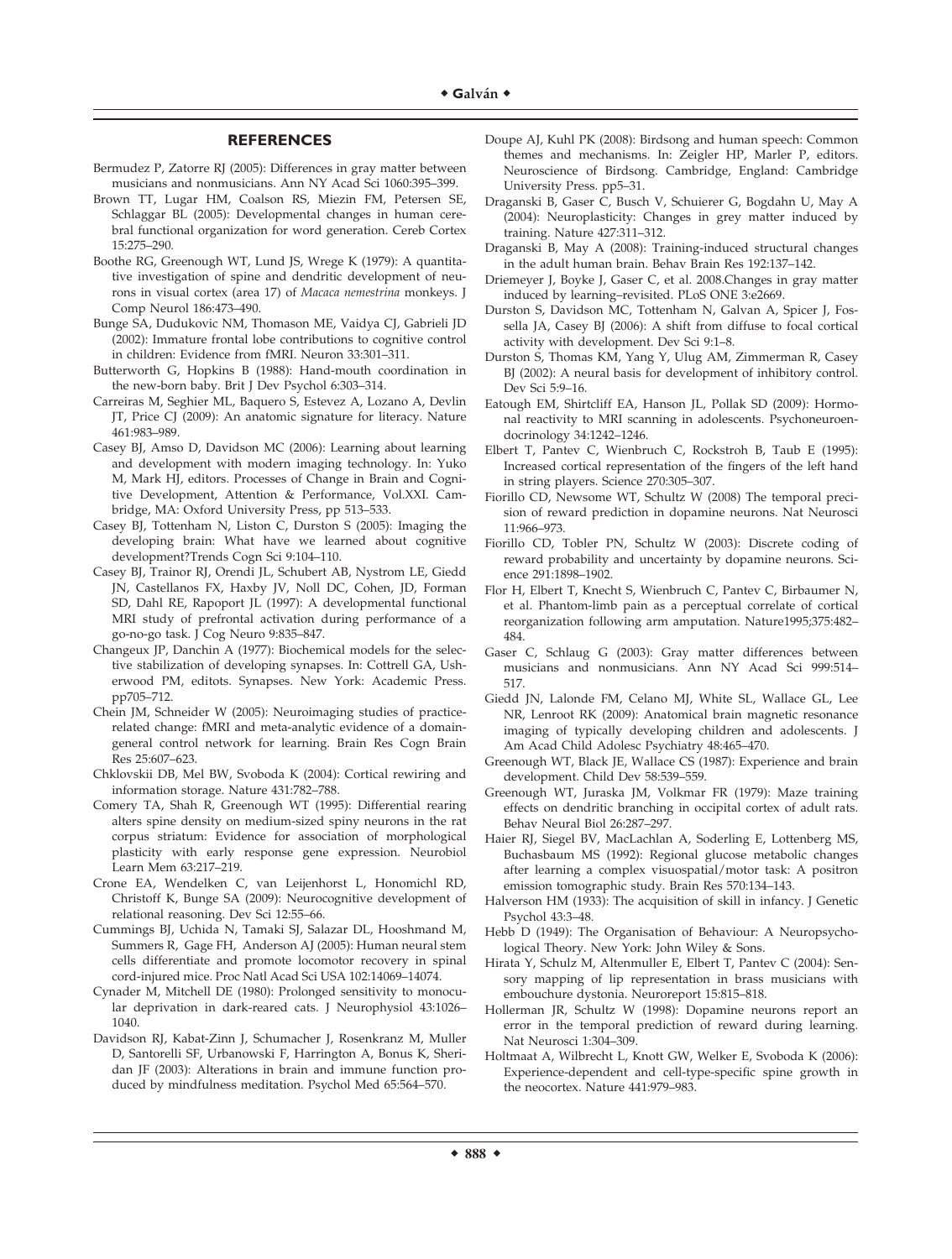- Hubel DH, Wiesel TN (1970): The period of susceptibility to the physiological effects of unilateral eye closure in kittens. J Neurophysiol 206:419–436.
- Huttenlocher PR (1979): Synaptic density in human frontal cortex—Developmental changes and effects of aging. Brain Res 163:195–205.
- Hyde KL, Lerch J, Norton A, Forgeard M, Winner E, Evans AC, Schlaug G (2009): Musical training shapes structural brain development. J Neurosci 29:3019–3025.
- Jeannerod M (1984): The time of natural prehension movements. J Mot Behav 16:235–254.
- Johnston MV (2009): Plasticity in the developing brain: Implications for rehabilitation. Dev Disabil Res Rev 15:94–101.
- Kalantzis G, Shouval HZ (2009): Structural plasticity can produce metaplasticity. PLos One 4:e8062.
- Karmiloff-Smith A (1994): Precis of Beyond Modularity: A developmental perspective on cognitive science. Behav Brain Sci 17:693–745.
- Karni A, Meyer G, Jezzard P, Adams MM, Turner R, Ungerleider LG (1995): Functional MRI evidence for adult motor cortex plasticity during motor skill learning. Nature. 377:155–158.
- Karni A, Sagi D (1993): The time course of learning a visual skill. Nature 365:250–252.
- Keller TA, Just MA (2009): Altering cortical connectivity: Remediation-induced changes in the white matter of poor readers. Neuron 64:624–631.
- Kelly AM, Garavan H (2005): Human functional neuroimaging of brain changes associated with practice. Cereb Cortex 15:1089– 1102.
- Kleim JA, Lussnig E, Schwarz ER, Comery TA, Greenough WT (1996): Synaptogenesis and Fos expression in the motor cortex of the adult rat after motor skill learning. J Neurosci 16:4529– 4535.
- Klingberg T, Forssberg H, Westerberg H (2002): Increased brain activity in frontal and parietal cortex underlies the development of visuo-spatial working memory capacity during childhood. J Cogn Neurosci 14:1–10.
- Kozorovitskiy Y, Gross CG, Kopil C, Battaglia L, McBreen M, Stranahan AM, Gould E (2005): Experience induces structural and biochemical changes in the adult primate brain. Proc Natl Aacd Sci USA 102:17478–17482.
- Kraemer HC, Yesavage JA, Taylor JL, Kupfer D (2000): How can we learn about developmental processes from cross-sectional studies, or can we?Am J Psychol 157:163
- Kuhl PK, Andruski JE, Chistovich IA, Chistovich LA, Kozhevnikova EV, Ryskina VL, Stolyarova EI, Sundberg,U, Lacerda,F. (1997): Cross-language analysis of phonetic units in language addressed to infants. Science 277:684–686.
- Kuhl PK, Meltzoff AN (1982): The bimodal perception of speech in infancy. Science 218:1138–1141.
- Logothetis NK, Pauls J, Augath M, Trinath I, Oeltermann A (2001): Neurophysiological investigation of the basis of the fMRI signal. Nature 412:150–157.
- Luna B, Thuborn KR, Munoz DP, Merriam EP, Garver KE, Minshew NJ, Keshaan MS, Genovese CR, Eddy WF, Sweeney JA (2001): Maturation of widely distributed brain function subserves cognitive development. Neuroimage 13:786– 793.
- Maguire EA, Gadian DG, Johnsrude IS, Good CD, Ashburner J, Frackowiak RS, et al (2000): Navigation-related structural change in the hippocampi of taxi drivers. Proc Natl Acad Sci USA 97:4398–4403.
- May A, Hajak G, Ganssbauer S, Steffens T, Langguth B, Kleinjung T, et al (2007): Structural brain alterations following 5 days of intervention: Dynamic aspects of neuroplasticity. Cereb Cortex 17:205–210.
- McAllister AK, Lo DC, Katz LC (1995): Neurotrophins regulate dendritic growth in developing visual cortex. Neuron 15:791– 803.
- McCandliss BD, Martinez A, Sandak R, et al. (2001): A cognitive intervention for reading impaired children produces increased recruitment of left per-sylvian regions during word reading: An fMRI study. Abstr Soc Neurosci 27:961–964.
- McCandliss BD, Noble KG (2003): The development of reading impairment: A cognitive neuroscience model. Ment Retard Dev Disabil Res Rev 9:196–204
- Miller EK, Desimone R (1994): Parallel neuronal mechanisms for short-term memory. Science 263:520–522.
- Muotri AR, Gage FH (2006): Generation of neuronal variability and complexity. Nature 441:1087–1093.
- Needham A, Barrett T, Peterman K (2002): A pick-me-up for infants' exploratory skills: Early stimulated experiences reaching for objects using 'Sticky Mittens' enhances young infants' object exploration skills. Infant Behav Dev 25:279–295.
- Pantev C, Oostenveld R, Engelien A, Ross B, Roberts LE, Hoke M (1998): Increased auditory cortical representation in musicians. Nature 392:811–814.
- Poldrack RA (2000): Imaging brain plasticity: Conceptual and methodological issues—A theoretical review. Neuroimage 12:1–13.
- Quartz SR, Sejnowski TJ (1997): The neural basis of cognitive development: A constructivist manifesto. Behav Brain Sci 20:537– 556.
- Rochat P (1989): Object manipulation and exploration in 2- to 5 month-old infants. Dev Psychol 25:871–884.
- Rothwell J (2007): Transcranial magnetic stimulation as a method for investigating the plasticity of the brain in Parkinson's Disease and dystonia. Parkinsonism Relat Disord 13:S417–S420.
- Rovee-Collier C, Hayne H (2000): Memory in infancy and early childhood. In: Tulving E, Craik F, editors. The Oxford Handbook of Memory. New York, NY: Oxford University Press. pp267–282.
- Rueda MR, Rothbart MK, McCandliss BD, Saccomanno L, Posner MI (2005): Training, maturation, and genetic influences on the development of executive attention. Proc Natl Acad Sci USA 102:14931–14936.
- Schlaggar BL, Brown TT, Lugar HM, Visscher KM, Miezin FM, Petersen SE (2002): Functional neuroanatomical differences between adults and school-age children in the processing of single words. Science 296:1476–1479.
- Schlaug G, Forgeard M, Zhu L, Norton A, Norton A, Winner E (2009): Training-induced neuroplasticity in young children. Ann NY Acad Sci 1169:205–208.
- Schlaug G, Norton A, Overy K, Winner E (2005): Effects of music training on the child's brain and cognitive development. Ann NY Acad Sci 1060:219–230.
- Shultz W, Dayan P, Montague PR (1997): A neural substrate of prediction and reward. Science 275:1593–1599.
- Siebner HR, Rothwell J (2003): Transcranial magnetic stimulation: New insights into representational cortical plasticity. Exp Brain Res 148:1-16.
- Simos PG, Fletcher J, et al. (2002): Dyslexia-specific brain activation profile becomes normal following successful remedial training. Neurology 58:1203–1213.